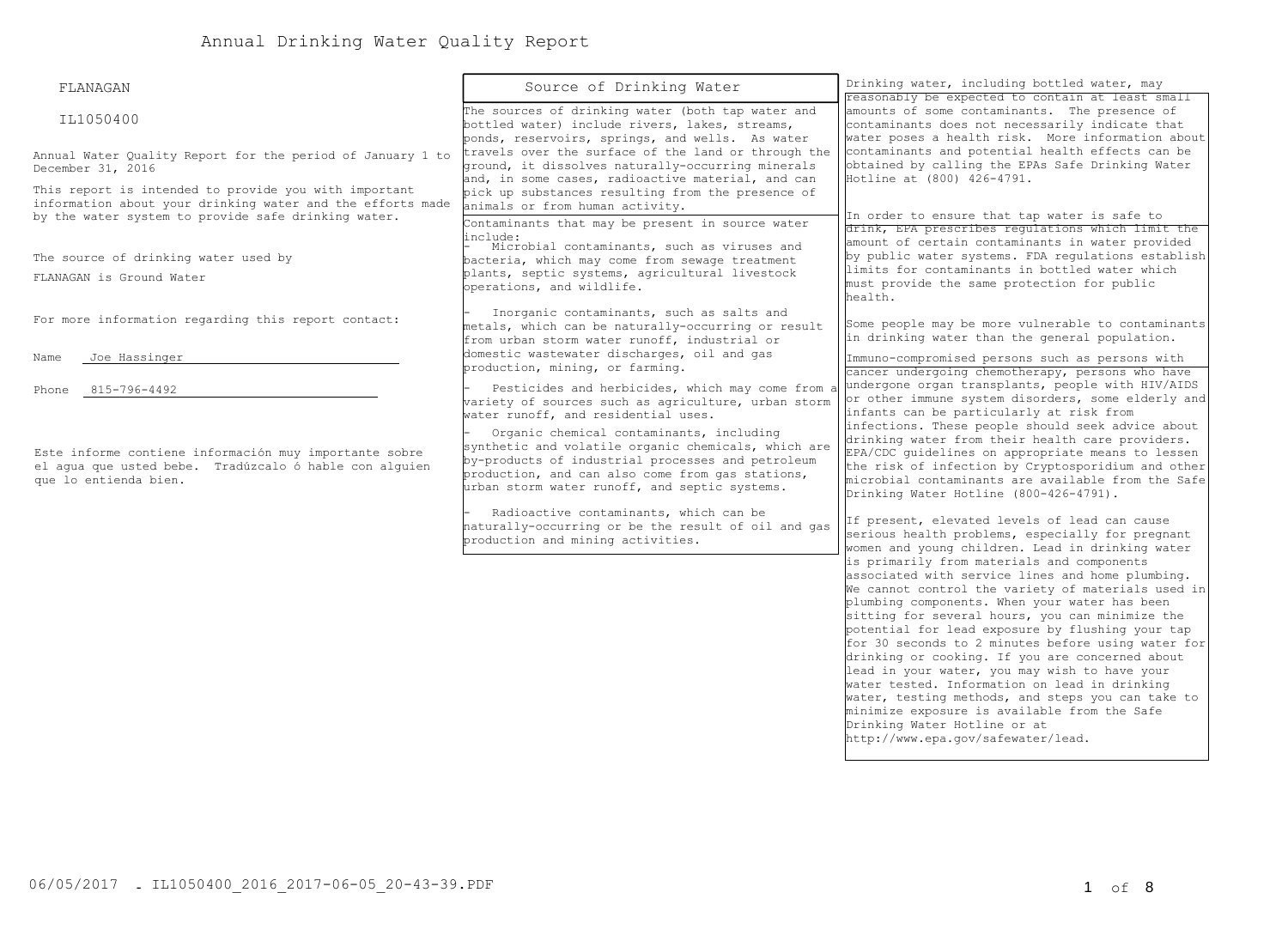## Source Water Information

| Source Water Name | Type of Water | Report Status Location |                            |
|-------------------|---------------|------------------------|----------------------------|
| WELL 3 (47516)    | GW            |                        | NW CORNER OF VILLAGE PARK  |
| WELL 4 (47517)    | GW            |                        | CORNER OF MAIN AND EDWARDS |
| WELL 5 (01995)    | GW            |                        |                            |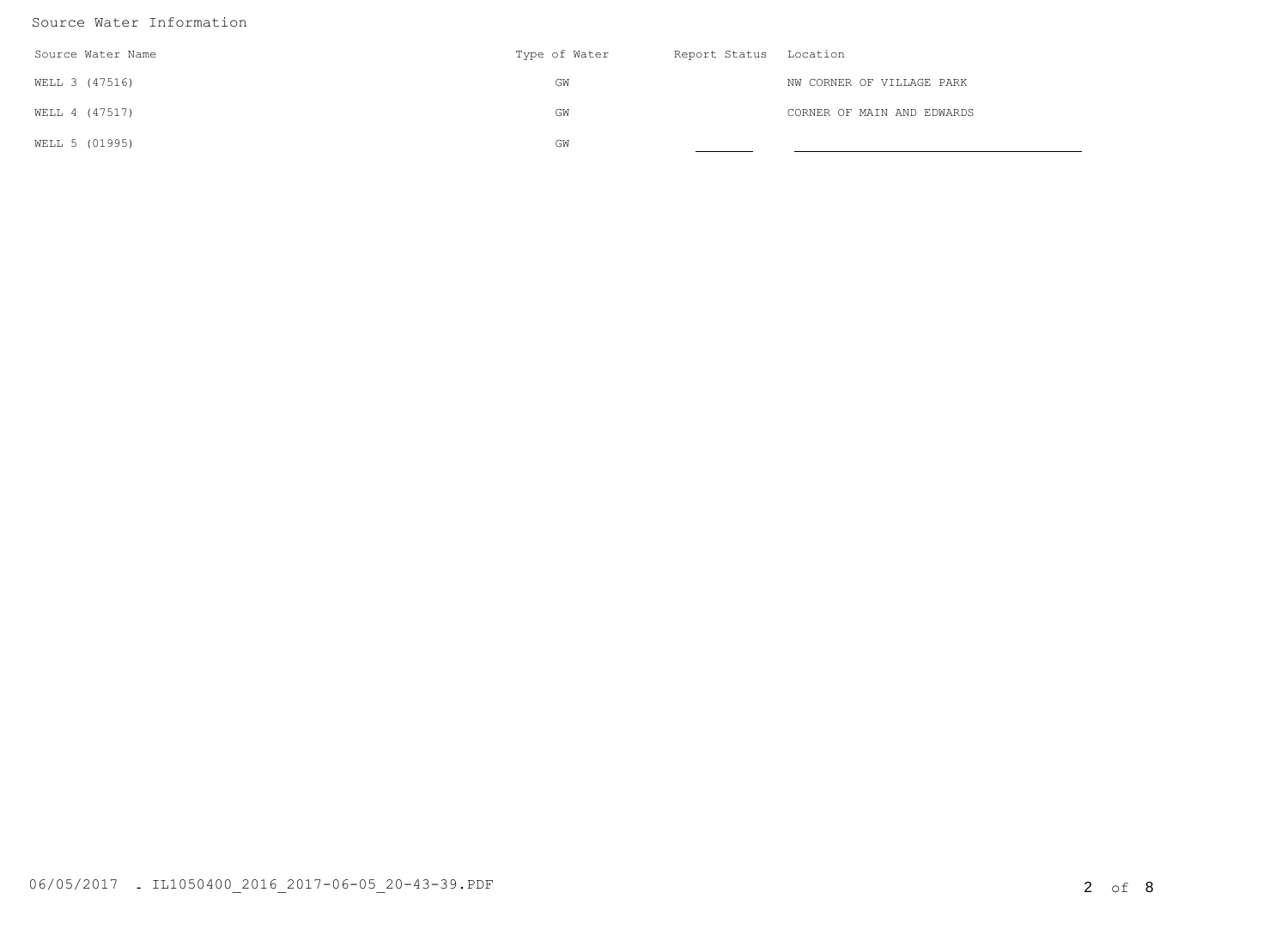## Source Water Assessment

We want our valued customers to be informed about their water quality. If you would like to learn more, please feel welcome to attend any of our regularly scheduled meetings. The source water assessment for our supply has been completed by the Illinois EPA. If you would like a copy of this information, please stop by City Hall or call our water operator at 815-796-4492. To view a summary version of the completed Source Water Assessments, including: Importance of Source Water; Susceptibility to Contamination Determination; and documentation/recommendation of Source Water Protection Efforts, you may access the Illinois EPA website [at http://www.epa.state.il.us/cgi-bin/wp/swap-fact-sheets.pl.](http://www.epa.state.il.us/cgi-bin/wp/swap-fact-sheets.pl)

Source of Water: FLANAGANTo determine Flanagan's susceptibility to groundwater contamination, a Well Site Survey, published in 1991 by the Illinois EPA, and Source Water Protection Plan were reviewed. Based on the information contained in these documents, six potential sources of groundwater contamination are present that could pose a hazard to groundwater pumped by the Flanagan community water supply wells. These include two below ground fuel storages, two above ground fuel storages, an above ground liquid petroleum/L.P., and a fertilizer warehouse. Based on information provided by Flanagan's water supply officials, the following facilities, also indicated as potential sources in the site data table, had their tanks removed: Diane Streilbich, Meils Garage, Flanagan Fertilizer Co., and Lake View Motel septic tank.Based upon this information, the Illinois EPA has determined that Flanagan Wells #2, #3, and #4 are not susceptible to IOC, VOC, or SOC contamination. This determination is based on a number of criteria including: monitoring conducted at the wells; monitoring conducted at the entry point to the distribution system; and the available hydrogeologic data for the wells.In anticipation of the U.S. EPA's proposed Ground Water Rule, the Illinois EPA has determined that Flanagan's community water supply wells are not vulnerable to viral contamination. This determination is based upon the evaluation of the following criteria during the Vulnerability Waiver Process: the community's wells are properly constructed with sound integrity and proper site conditions; there is a hydrogeologic barrier that restricts pathogen movement; all potential routes and sanitary defects have been mitigated such that the source water is adequately protected; monitoring data did not indicate a history of disease outbreak; and the sanitary survey of the water supply did not indicate a viral contamination threat. However, having stated this, the U.S. EPA is proposing to require States to identify systems in karst, gravel and fractured rock aquifer systems as sensitive. Water systems utilizing these aquifer types would be required to perform routine source water monitoring. Because the community's wells are constructed in a confined aquifer, which should provide an adequate degree of protection to prevent the movement of pathogens into the wells, well hydraulics were not considered to be a significant factor in the vulnerability determination.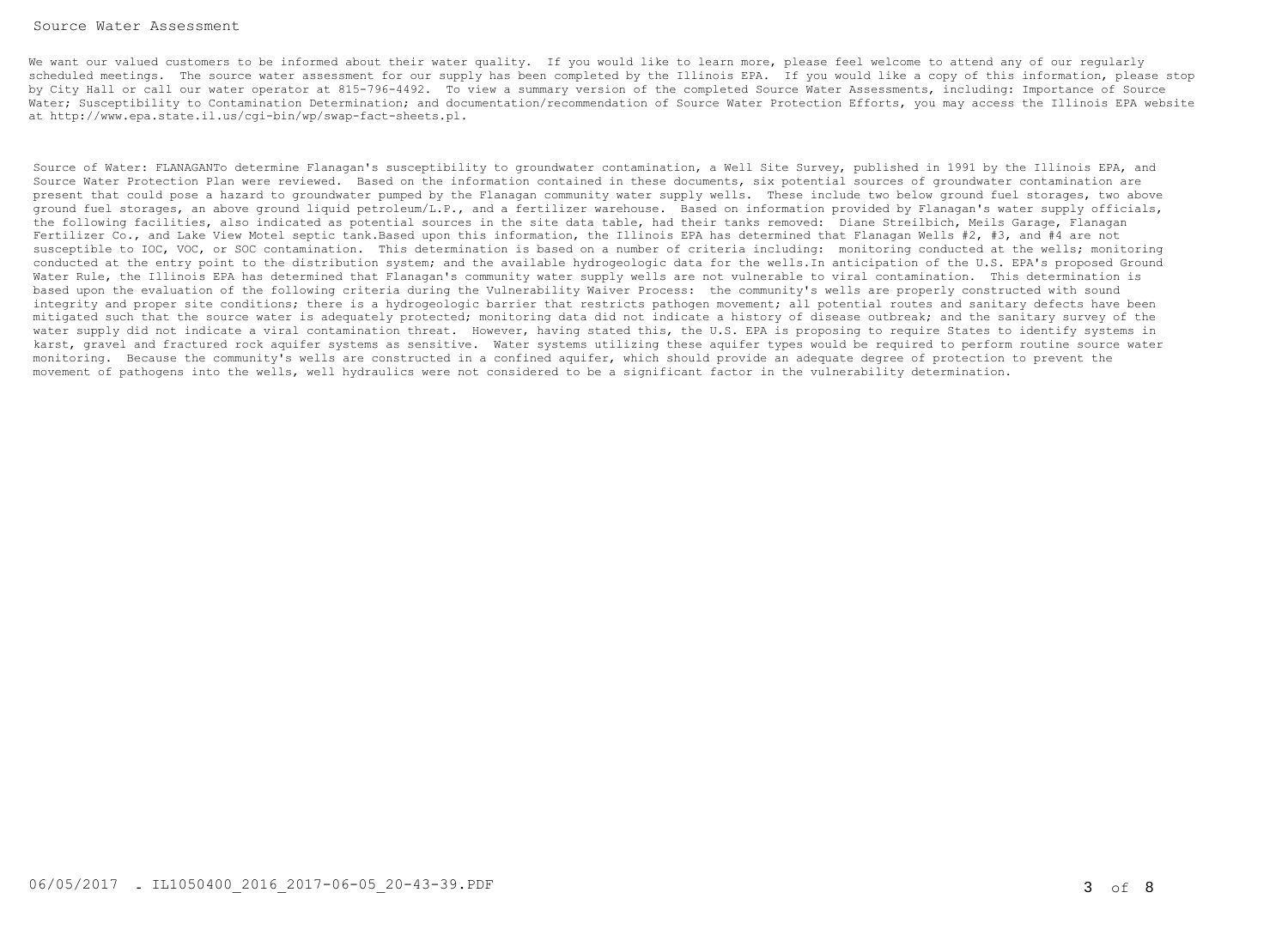## **Water Quality Test Results**

| Definitions:                                          | The following tables contain scientific terms and measures, some of which may require explanation.                                                                                                                                                                         |
|-------------------------------------------------------|----------------------------------------------------------------------------------------------------------------------------------------------------------------------------------------------------------------------------------------------------------------------------|
| Avg:                                                  | Requlatory compliance with some MCLs are based on running annual average of monthly samples.                                                                                                                                                                               |
| Level 1 Assessment:                                   | A Level 1 assessment is a study of the water system to identify potential problems and determine (if possible) why<br>total coliform bacteria have been found in our water system.                                                                                         |
| Level 2 Assessment:                                   | A Level 2 assessment is a very detailed study of the water system to identify potential problems and determine (if<br>possible) why an E. coli MCL violation has occurred and/or why total coliform bacteria have been found in our water<br>system on multiple occasions. |
| Maximum Contaminant Level or MCL:                     | The highest level of a contaminant that is allowed in drinking water. MCLs are set as close to the MCLGs as feasible<br>using the best available treatment technology.                                                                                                     |
|                                                       | Maximum Contaminant Level Goal or MCLG: The level of a contaminant in drinking water below which there is no known or expected risk to health. MCLGs allow<br>for a margin of safety.                                                                                      |
| MRDL:                                                 | Maximum residual disinfectant level or The highest level of a disinfectant allowed in drinking water. There is convincing evidence that addition of a<br>disinfectant is necessary for control of microbial contaminants.                                                  |
| Maximum residual disinfectant level<br>goal or MRDLG: | The level of a drinking water disinfectant below which there is no known or expected risk to health. MRDLGs do not<br>reflect the benefits of the use of disinfectants to control microbial contaminants.                                                                  |
| na:                                                   | not applicable.                                                                                                                                                                                                                                                            |
| mrem:                                                 | millirems per year (a measure of radiation absorbed by the body)                                                                                                                                                                                                           |
| ppb:                                                  | micrograms per liter or parts per billion - or one ounce in 7,350,000 gallons of water.                                                                                                                                                                                    |
| ppm:                                                  | milligrams per liter or parts per million - or one ounce in 7,350 gallons of water.                                                                                                                                                                                        |
| Treatment Technique or TT:                            | A required process intended to reduce the level of a contaminant in drinking water.                                                                                                                                                                                        |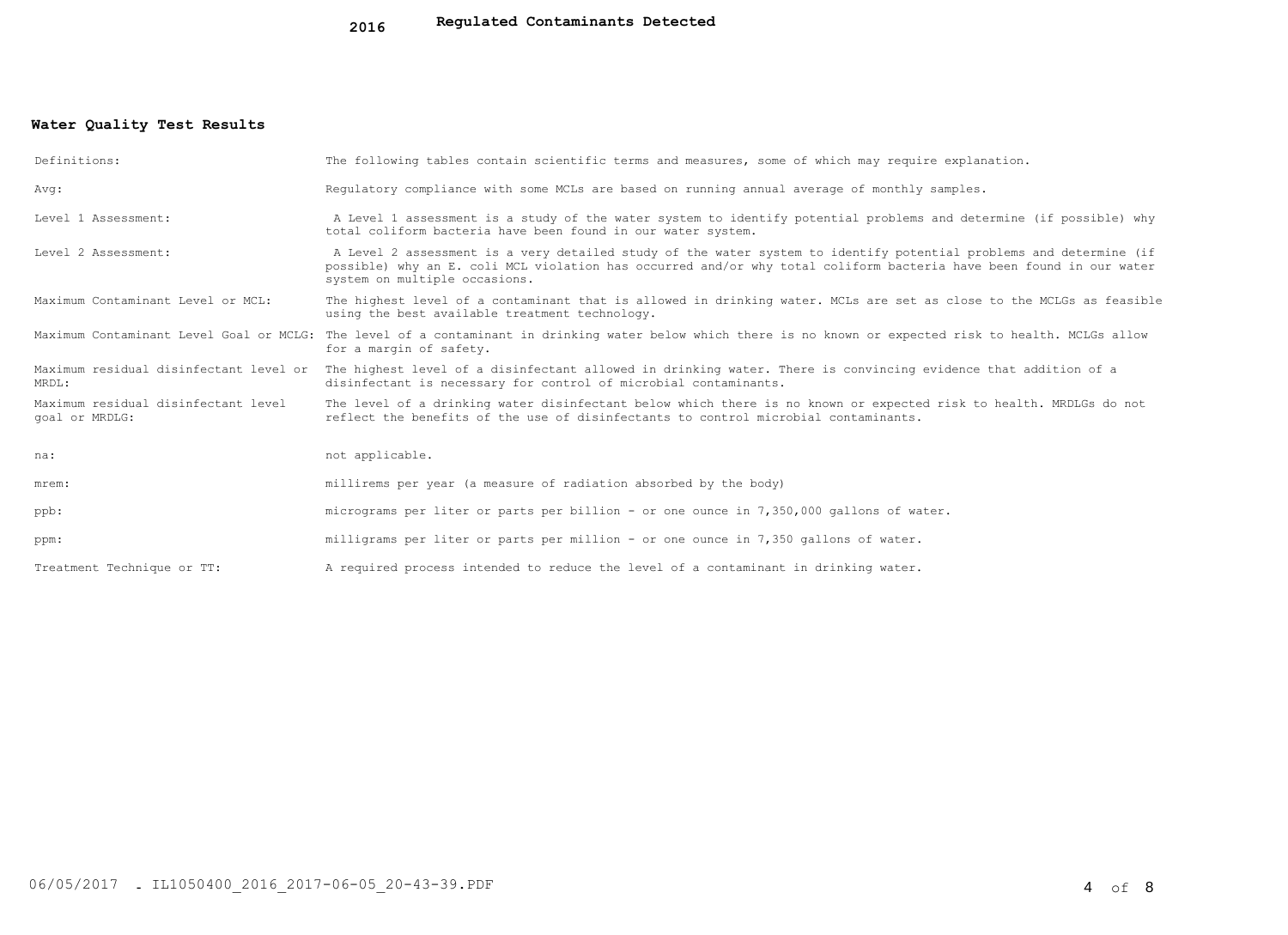## **Regulated Contaminants**

| Disinfectants and<br>Disinfection By-<br>Products                                                                                                                                                                                                                                                                                                                                                                                                                                                                                                                        | Collection<br>Date | Highest Level<br>Detected | Range of Levels<br>Detected | MCLG                     | MCL            | Units |             | Violation Likely Source of Contamination                                                                                         |
|--------------------------------------------------------------------------------------------------------------------------------------------------------------------------------------------------------------------------------------------------------------------------------------------------------------------------------------------------------------------------------------------------------------------------------------------------------------------------------------------------------------------------------------------------------------------------|--------------------|---------------------------|-----------------------------|--------------------------|----------------|-------|-------------|----------------------------------------------------------------------------------------------------------------------------------|
| Chlorine                                                                                                                                                                                                                                                                                                                                                                                                                                                                                                                                                                 | 12/31/2016         | 1.3                       | $0.24 - 2.2$                | $MRDLG = 4$              | $MRDL = 4$     | ppm   | $\rm N$     | Water additive used to control microbes.                                                                                         |
| Haloacetic Acids<br>(HAA5)                                                                                                                                                                                                                                                                                                                                                                                                                                                                                                                                               | 2016               | $\mathbf{3}$              | $3 - 3$                     | No goal for<br>the total | 60             | ppb   | $\mathbf N$ | By-product of drinking water disinfection.                                                                                       |
| Inorganic<br>Contaminants                                                                                                                                                                                                                                                                                                                                                                                                                                                                                                                                                | Collection<br>Date | Highest Level<br>Detected | Range of Levels<br>Detected | MCLG                     | MCL            | Units | Violation   | Likely Source of Contamination                                                                                                   |
| Arsenic - While your<br>drinking water meets<br>EPA standards for<br>arsenic, it does<br>contain low levels of<br>arsenic. EPAs<br>standard balances the<br>current understanding<br>of arsenics possible<br>health effects<br>against the costs of<br>removing arsenic from<br>drinking water. EPA<br>continues to research<br>the health effects of<br>low levels of<br>arsenic, which is a<br>mineral known to<br>cause cancer in<br>humans at high<br>concentrations and is<br>linked to other<br>health effects such<br>as skin damage and<br>circulatory problems. | 12/15/2015         | 5.15                      | $0.591 - 5.15$              | $\circ$                  | 10             | ppb   | $\,$ N      | Erosion of natural deposits; Runoff from<br>orchards; Runoff from glass and electronics<br>production wastes.                    |
| Barium                                                                                                                                                                                                                                                                                                                                                                                                                                                                                                                                                                   | 12/15/2015         | 0.502                     | $0.355 - 0.502$             | $\overline{2}$           | $\overline{2}$ | ppm   | $\mathbb N$ | Discharge of drilling wastes; Discharge from<br>metal refineries; Erosion of natural deposits.                                   |
| Fluoride                                                                                                                                                                                                                                                                                                                                                                                                                                                                                                                                                                 | 12/15/2015         | 1.26                      | $0.52 - 1.26$               | $\overline{4}$           | 4.0            | ppm   | $\mathbf N$ | Erosion of natural deposits; Water additive<br>which promotes strong teeth; Discharge from<br>fertilizer and aluminum factories. |
| Iron                                                                                                                                                                                                                                                                                                                                                                                                                                                                                                                                                                     | 2016               | 0.2                       | $0.128 - 0.196$             |                          | 1.0            | ppm   | $\mathbb N$ | This contaminant is not currently regulated by<br>the USEPA. However, the state requlates.<br>Erosion of natural deposits.       |
| Manganese                                                                                                                                                                                                                                                                                                                                                                                                                                                                                                                                                                | 12/15/2015         | 17.6                      | $0 - 17.6$                  | 150                      | 150            | ppb   | N           | This contaminant is not currently regulated by<br>the USEPA. However, the state regulates.<br>Erosion of natural deposits.       |